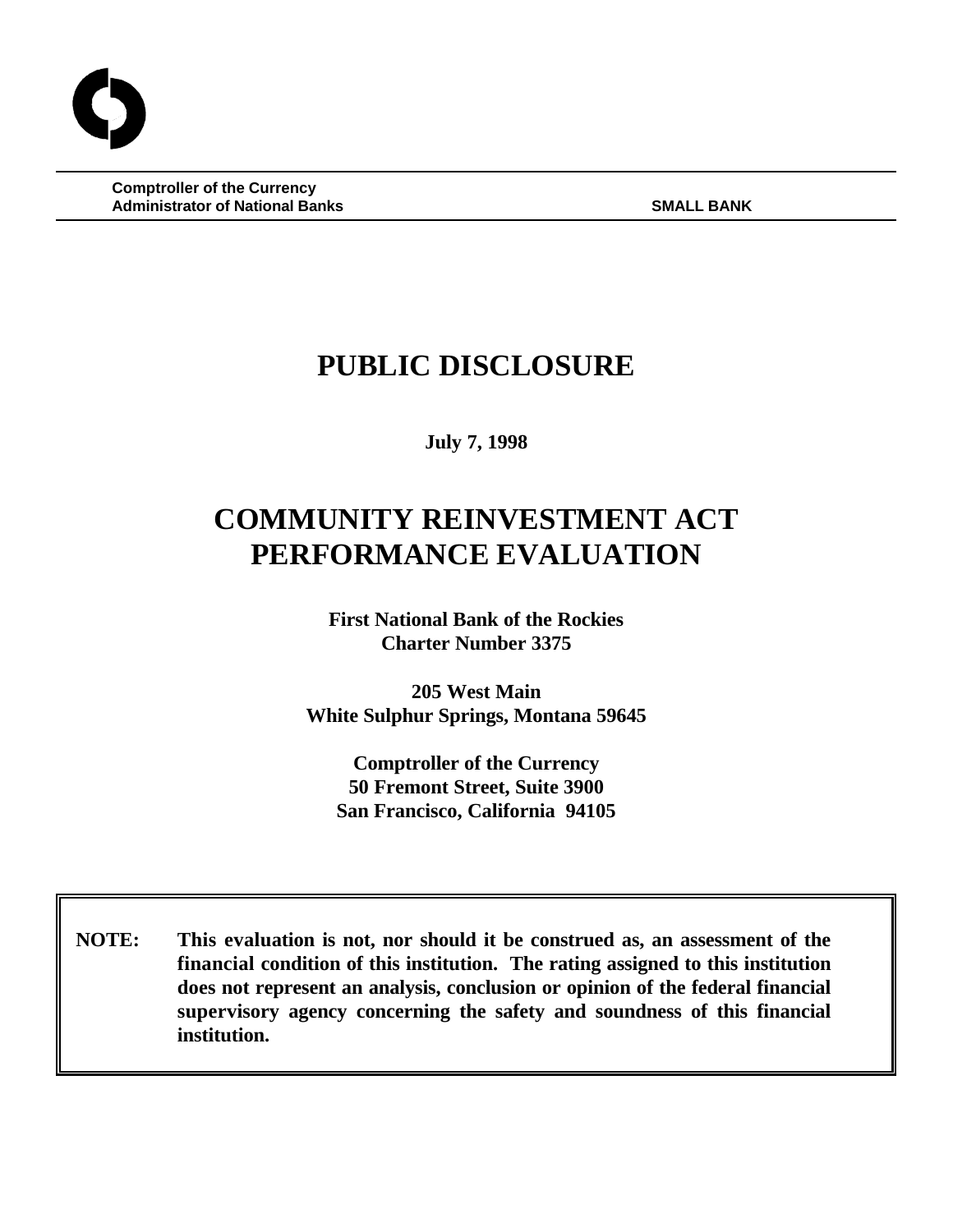# **GENERAL INFORMATION**

*The Community Reinvestment Act (CRA) requires each federal financial supervisory agency to use its authority when examining financial institutions subject to its supervision, to assess the institution's record of meeting the credit needs of its entire community, including low- and moderateincome neighborhoods, consistent with safe and sound operation of the institution. Upon conclusion of such examination, the agency must prepare a written evaluation of the institution's record of meeting the credit needs of its community.* 

*This document is an evaluation of the Community Reinvestment Act (CRA) performance of First National Bank of the Rockies prepared by the Office of the Comptroller of the Currency, the institution's supervisory agency, as of July 7, 1998. The agency rates the CRA performance of an institution consistent with the provisions set forth in Appendix A to 12 CFR Part 25.*

# **INSTITUTION'S CRA RATING:** This institution is rated **"Satisfactory."**

First National Bank of the Rockies meets the rating definition of satisfactory because:

- there is an excellent distribution of loans to small farms and small business borrowers, and to people of different income levels;
- the loan-to-deposit ratio of 71 percent is good;
- a majority of loans originated are in the assessment area; and
- the geographic distribution of loans is reasonable.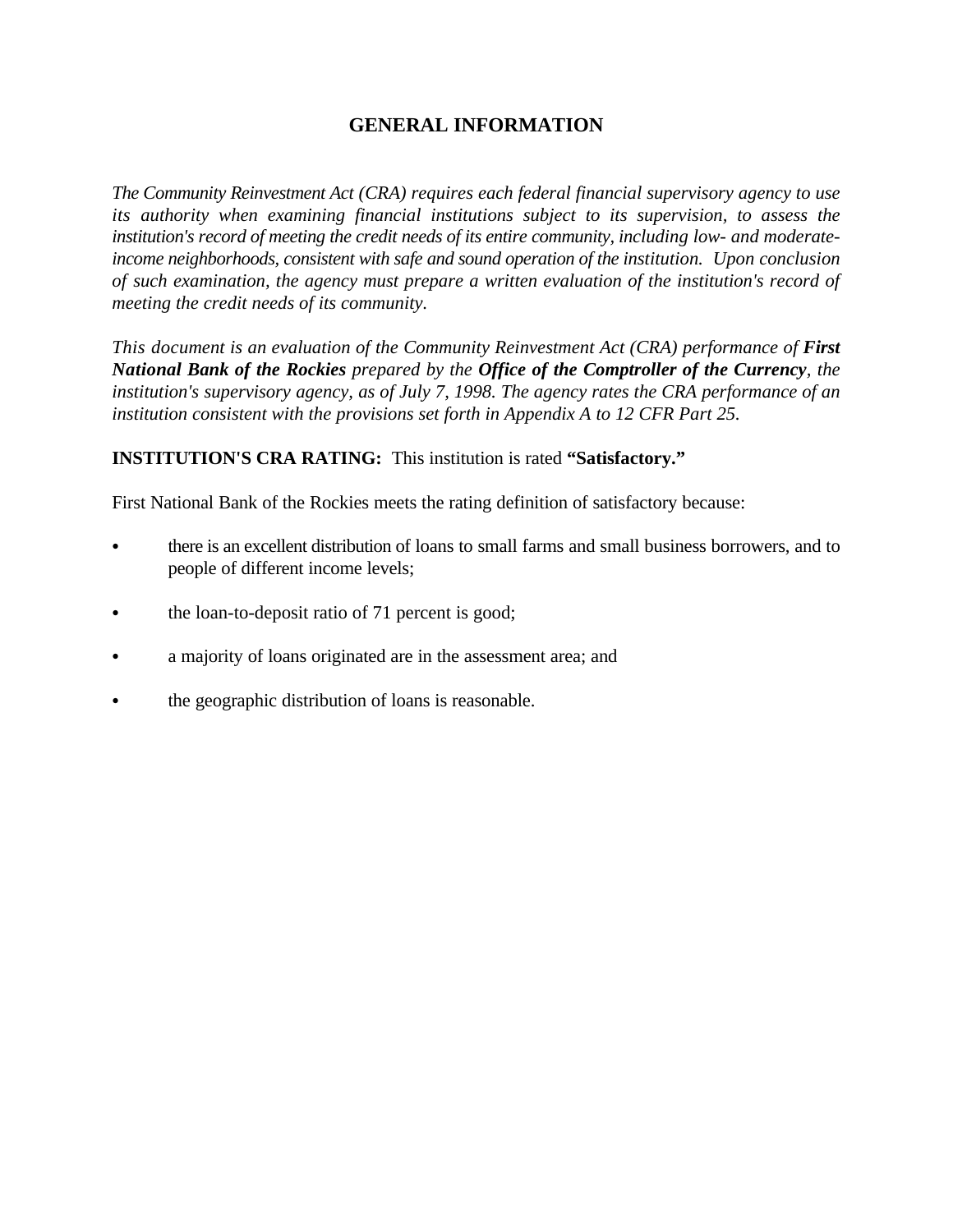*The following table indicates the performance level of First National Bank of the Rockies with respect to each of the five performance criteria.*

| <b>SMALL INSTITUTION</b><br><b>ASSESSMENT</b><br><b>CRITERIA</b>                                      | <b>First National Bank of the Rockies</b><br><b>Performance Levels</b> |                                                                  |                                                                                              |
|-------------------------------------------------------------------------------------------------------|------------------------------------------------------------------------|------------------------------------------------------------------|----------------------------------------------------------------------------------------------|
|                                                                                                       | <b>Exceeds Standards</b><br>for<br>Satisfactory<br><b>Performance</b>  | <b>Meets Standards for</b><br>Satisfactory<br><b>Performance</b> | <b>Does Not Meet</b><br><b>Standards</b><br>for<br><b>Satisfactory</b><br><b>Performance</b> |
| Loan-to-Deposit Ratio                                                                                 |                                                                        | $\mathbf{X}$                                                     |                                                                                              |
| Lending in Assessment<br>Area                                                                         |                                                                        | X                                                                |                                                                                              |
| Lending to Borrowers of<br>Different Incomes and to<br><b>Businesses of Different</b><br><b>Sizes</b> | X                                                                      |                                                                  |                                                                                              |
| Geographic Distribution<br>of Loans                                                                   |                                                                        | X                                                                |                                                                                              |
| <b>Response to Complaints</b>                                                                         | No complaints received since the last examination.                     |                                                                  |                                                                                              |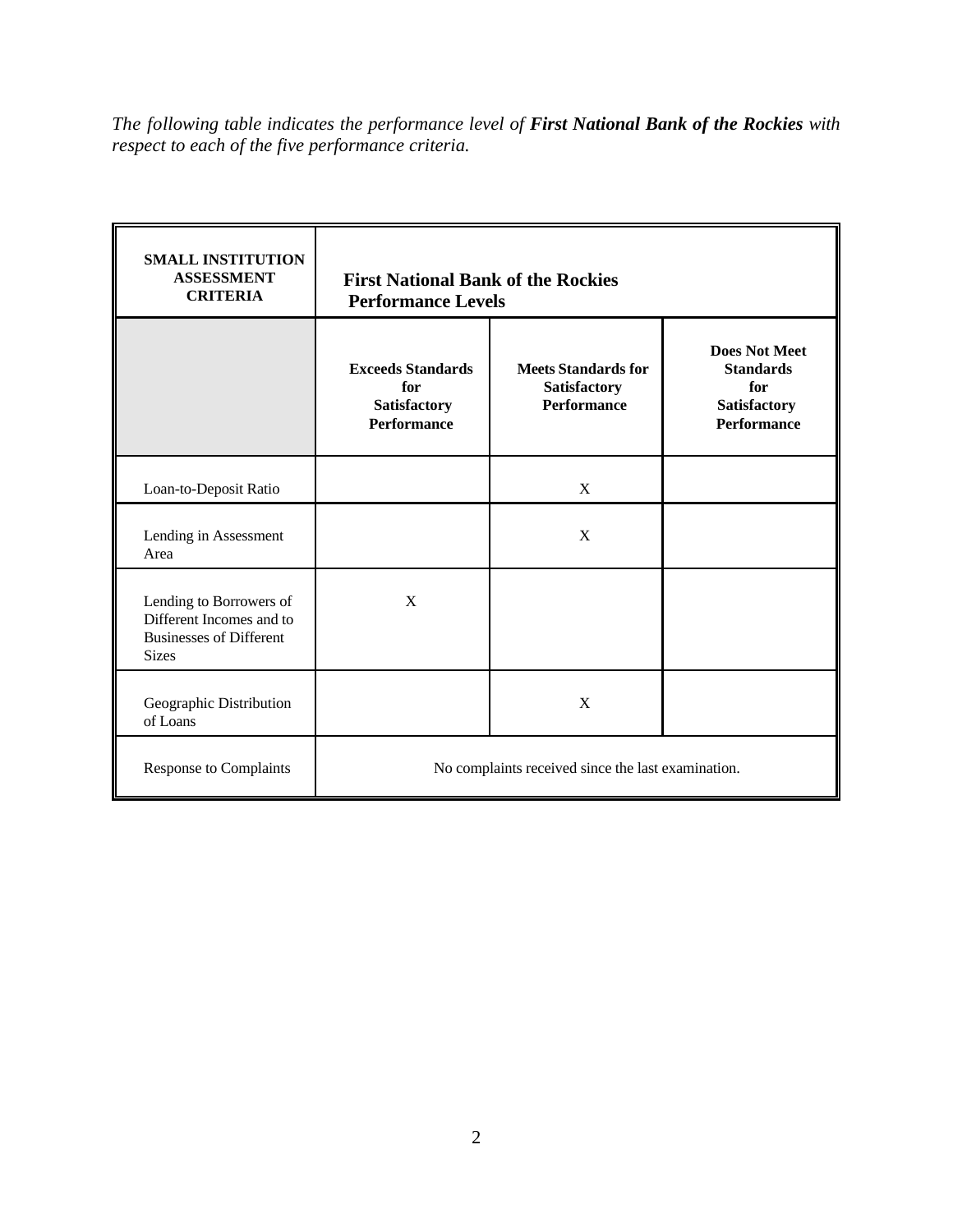# **DESCRIPTION OF INSTITUTION:**

The First National Bank of the Rockies (FNB) is located in rural Central Montana. It is locally owned by a one bank holding company. On March 31, 1998, FNB had total assets of \$28.3 million. The bank's main office is located in White Sulphur Springs, with a branch in Clyde Park. FNB's management plans to open another branch in Emigrant, Montana in August 1998. Emigrant is located 105 miles from White Sulphur Springs. In addition to the branch offices, FNB maintains three, 24 hour ATM's. The ATMs are located in White Sulphur Springs, Emigrant, and Clyde Park.

The composition of the bank's loan portfolio reflects its diverse customer base. On March 31, 1998, the portfolio was composed of the following types of loans: 36 percent agricultural; 27 percent commercial and industrial; 23 percent one-to-four family residential; 8 percent consumer; 4 percent other real estate; 2 percent municipal loans.

The prior Community Reinvestment Act Performance Evaluation was dated September 5, 1996. FNB received an "Outstanding" rating in that evaluation.

# **DESCRIPTION OF THE ASSESSMENT AREA:**

FNB's assessment area consists of four block numbering areas (BNAs) and contains all of Meagher and Park counties. Two of these BNAs are designated as moderate-income, and the other two are designated as middle-income. The bank's main office in White Sulphur Springs is located in a middleincome BNA. The assessment area is reasonable, complies with the technical requirements of CRA, and does not arbitrarily exclude low- or moderate-income geographies. The population of the bank's assessment area is 6,008 based on the 1990 Census. The 1997 adjusted non-MSA median family income for Montana is \$36,100.

The current economic condition of the assessment area is stable. The population has remained constant over the last five years. Major industries include small farms, government and services. Competition for FNB within the assessment area consists of three branch offices of large financial institutions.

We interviewed a local realtor and a government official during the examination. These individuals stated that traditional consumer and business loan products were the primary credit needs of the assessment area. This includes loans to small businesses, farmers and ranchers. The contacts also identified affordable housing and rentals for senior citizens and young people as a special need.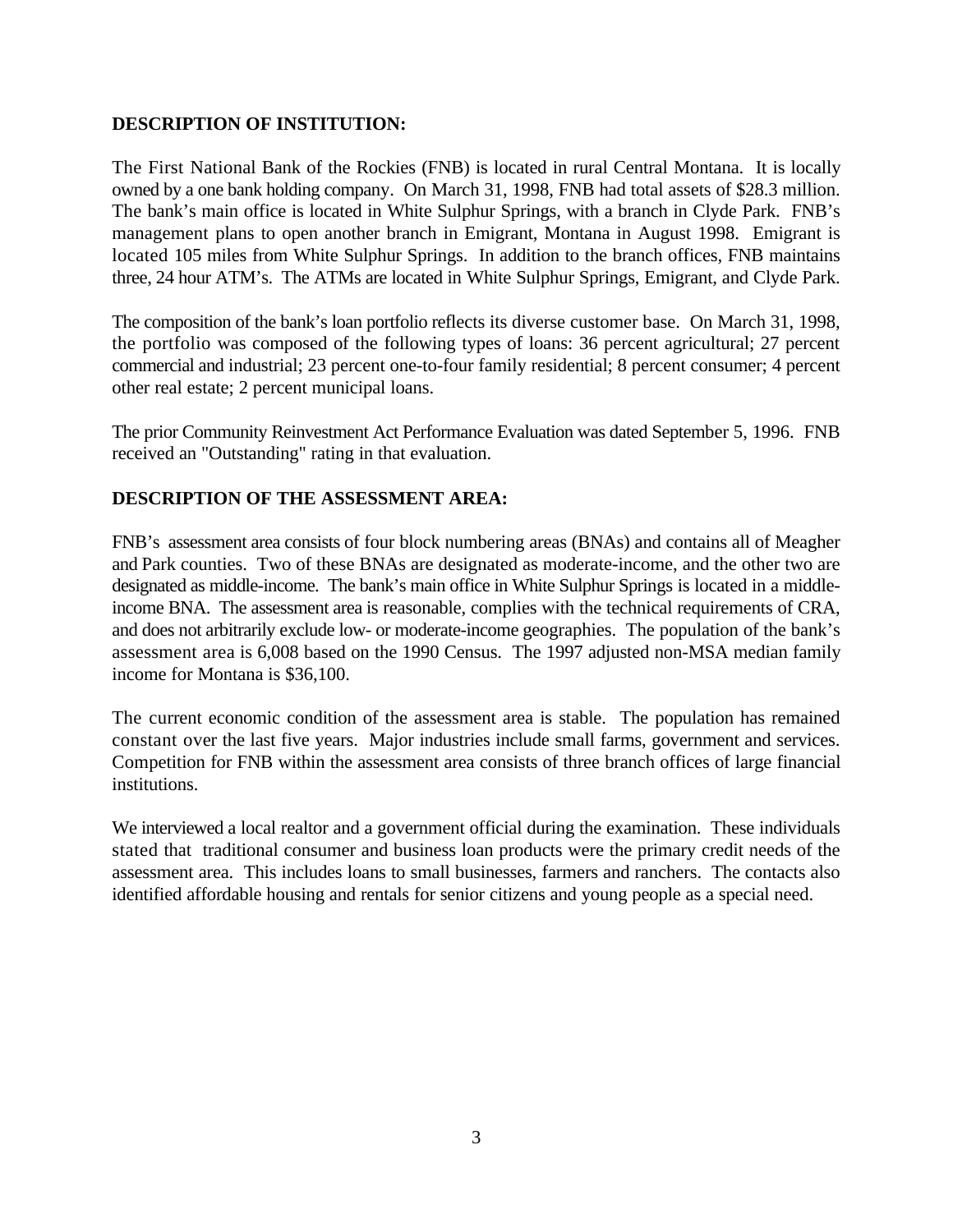# **CONCLUSIONS WITH RESPECT TO PERFORMANCE CRITERIA**:

# **Lending to Borrowers of Different Income Levels and Businesses of Different Sizes**

The distribution of FNB's borrowers reflects excellent penetration among individuals of different income levels and businesses and farms of different sizes.

We sampled 26 consumer loans and 10 home mortgage loans currently outstanding. The following table shows the distribution of these loans compared with the demographics of the assessment area. Thirty-four out of the thirty-six loans contained income information. Loans to low- and moderateincome borrowers totaled 64 percent of the loans in the sample. This result is very good since only 45% of families in the assessment area are designated as low- and moderate-income.

| <b>Income Designation</b><br>of the Borrower | % of Families in the<br>AА | # of Loans | % of Loans Based<br>on Sample |
|----------------------------------------------|----------------------------|------------|-------------------------------|
| Low                                          | 24%                        |            | 32%                           |
| Moderate                                     | 21%                        |            | 32%                           |
| Middle                                       | 20%                        |            | 18%                           |
| Upper                                        | 35%                        | n          | 18%                           |
| Total                                        | 100%                       | 34         | 100%                          |

The following table shows FNB's excellent record of making loans to small businesses and small farms. We sampled 10 commercial loans and 10 agriculture loans. Eighteen loans contained income information and all of those were made to small farms and small businesses with less than \$1 million in revenue. Ten of the loans went to very small farms and businesses with less than \$100,000 in total revenue.

| <b>Business Revenues</b><br>$(\$000)$ | <b>Number of Loan</b><br><b>Originations</b> | <b>Percent of Loan</b><br><b>Originations</b> |  |
|---------------------------------------|----------------------------------------------|-----------------------------------------------|--|
| $0 - 100$                             | 10                                           | 56%                                           |  |
| 100-250                               |                                              | 11%                                           |  |
| 250-500                               |                                              | 28%                                           |  |
| 500-1,000                             |                                              | 5%                                            |  |
| $>1$ million                          |                                              |                                               |  |
| Total                                 | 18                                           | 100%                                          |  |